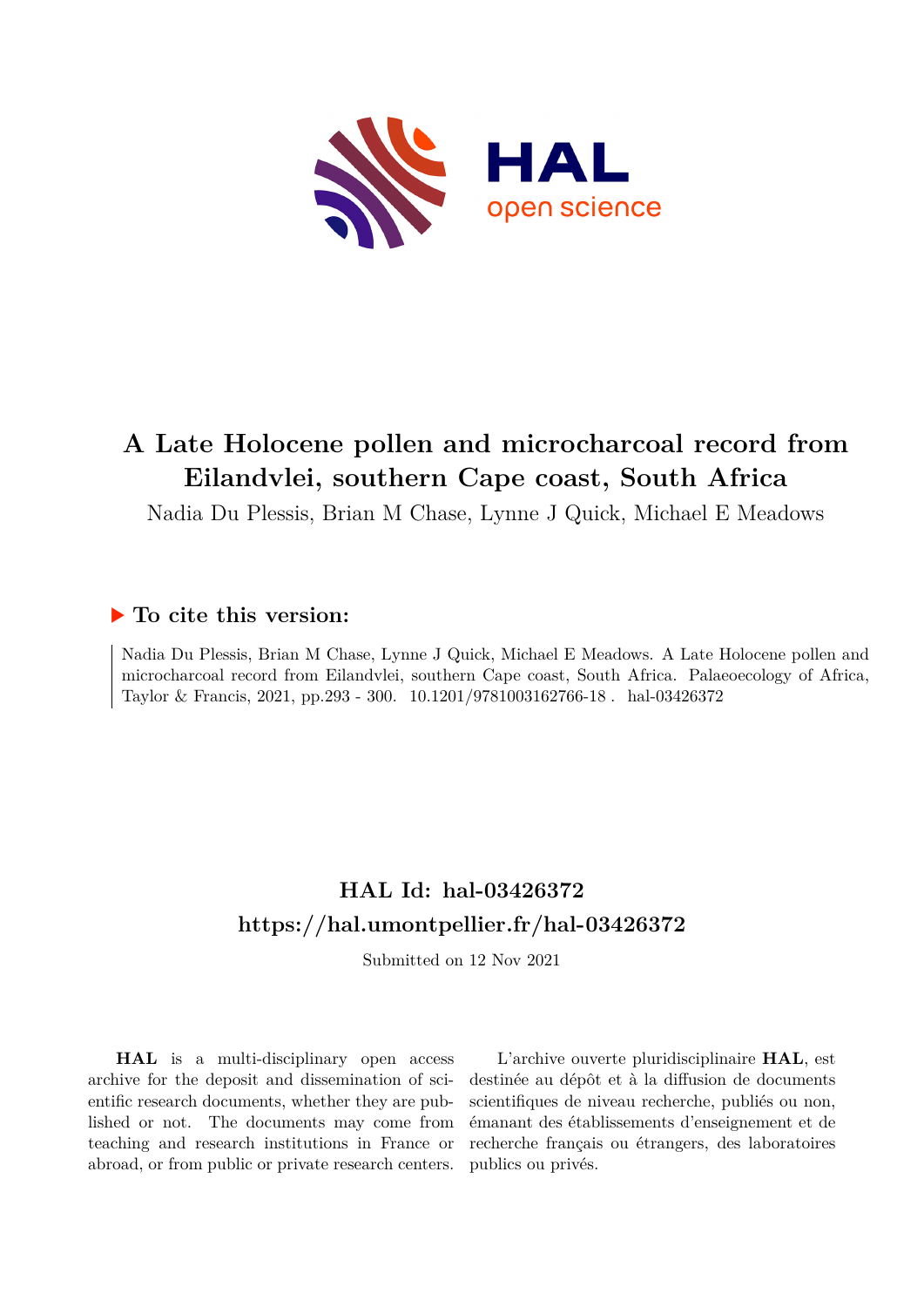### **CHAPTER 18**

## **[A Late Holocene pollen and microcharcoal record](#page--1-0) from Eilandvlei, southern Cape coast, South Africa**

Nadia du Plessis

*Department of Environmental and Geographical Science, University of Cape Town, Rondebosch, South Africa*

Brian M. Chase<sup>1</sup>

*Institut des Sciences de l'Evolution-Montpellier (ISEM), University of Montpellier, Centre National de la Recherche Scientifique (CNRS), EPHE, IRD, Montpellier, France*

Lynne J. Quick

*African Centre for Coastal Palaeoscience, Nelson Mandela University, Port Elizabeth, South Africa*

Michael E. Meadows2

*Department of Environmental and Geographical Science, University of Cape Town, Rondebosch, South Africa*

#### **18.1 SITE DETAILS**

Eilandvlei forms part of the Wilderness Lakes system located along the southern Cape coast of South Africa (Figure 1A, B). These lakes are located behind Pleistocene dune ridges that run parallel along the coastline. Situated within South Africa's aseasonal rainfall zone, climate is influenced by both temperate and tropical circulation systems.

The regional vegetation (Figure 1B, C) is most noteworthy for the extensive development of Southern Afrotemperate Forest (generally *Afrocarpus falcatus*, *Podocarpus latifolius*, *Ocotea bullata* (Lauraceae) and *Olea capensis* spp. *marcocarpa* (Oleaceae)), which is found in valleys and on the south-facing slopes of the adjacent river catchments A variety of fynbos types occupy

<sup>1</sup>Other affiliation: *Department of Environmental and Geographical Science, University of Cape Town, Rondebosch, South Africa*

<sup>2</sup>Other affiliation: *School of Geographic Sciences, East China Normal University, Shanghai, China; and College of Geography and Environmental Sciences, Zhejiang Normal University, China*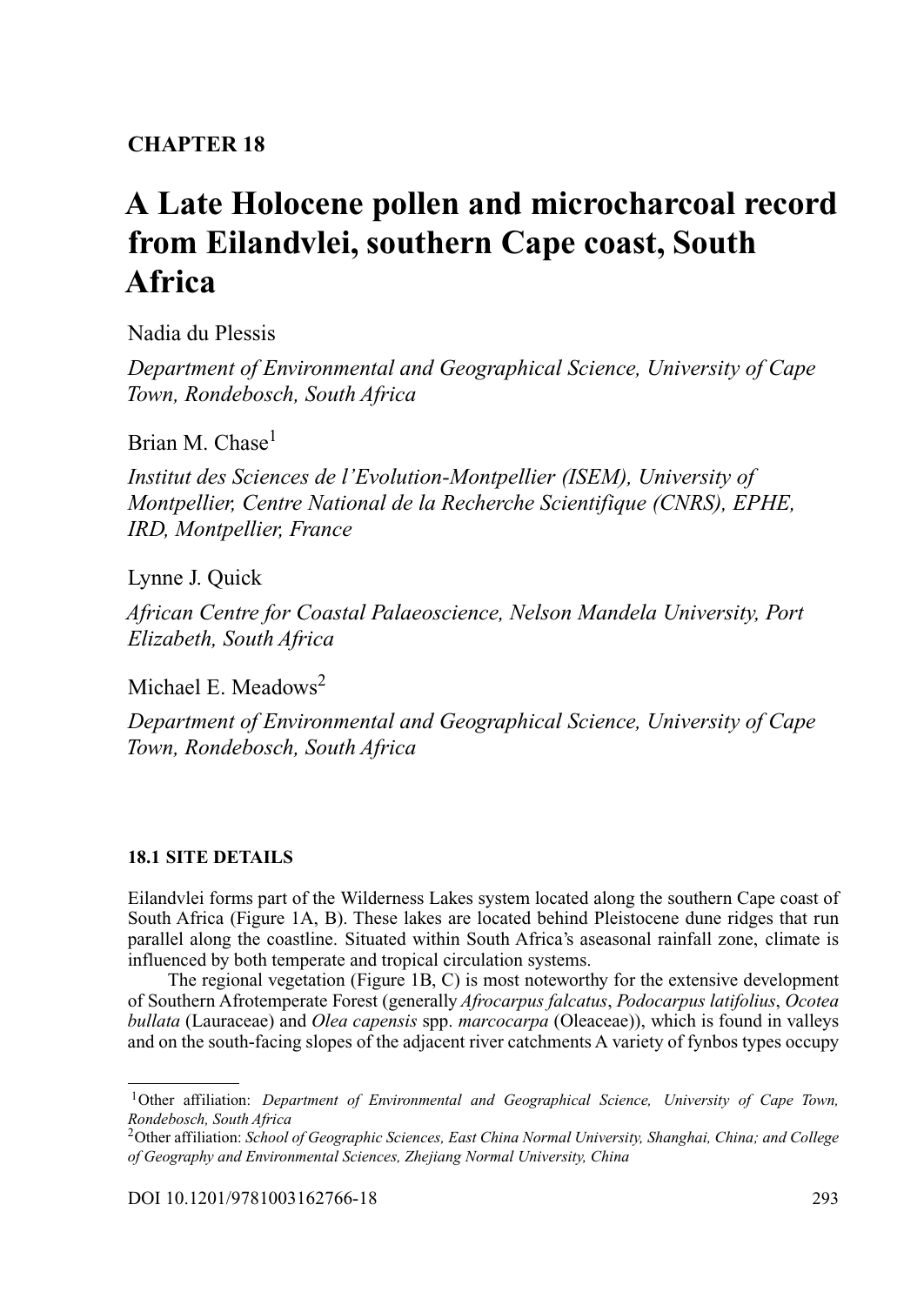

**Figure 1.** (A) Map of Africa showing the location of the southern Cape coast. (B) A section of the southern Cape coast between the towns of Wilderness and Knysna indicating the location of Eilandvlei and the current extent of Afrotemperate forest in the region. (C) The location of sediment core EV11 and the contemporary distribution of the dominant vegetation types (Mucina and Rutherford 2006).

this region including Garden Route Shale Fynbos (distinguished by ericaceous and tall dense proteoid fynbos), Knysna Sand Fynbos (primarily *Erica curvifolia*, *Metalasia densa* (Asteraceae) and *Passerina rigida*) and Southern Cape Dune Fynbos (predominantly *Olea exasperata*, *Phylica litoralis* and a variety of *Searsia* species).

#### **18.2 SEDIMENT DESCRIPTION AND METHODS**

The EV11 core (33°59'23.10"S, 22°38'17.60"E, 0 m asl) was retrieved using a portable vibracorer mounted on a floating platform. The final core length measured ∼1.54 m. The mean grain size varies from 5.89 to 7.27  $\phi$  with the standard deviation ranging from 1.85 to 2.33 indicating very poorly sorted, fine to coarse silts to be the principal sedimentological components of EV11.

Forty-seven subsamples, with a minimum weight of 2 g, were analysed using standard palynological methods as per Faegri and Iversen (1989) and Moore *et al.* (1991) with adaptations for dense media separation (Nakagawa *et al.* 1998). Pollen grains were examined and counted using a Zeiss Axiostar Plus microscope. Identifications were achieved through comparison with reference material from the Environmental and Geographical Science department at the University of Cape Town and published material (Van Zinderen Bakker 1953, Van Zinderen Bakker and Coetzee 1959, Welman and Kuhn 1970, Scott 1982). Charcoal particles were counted together with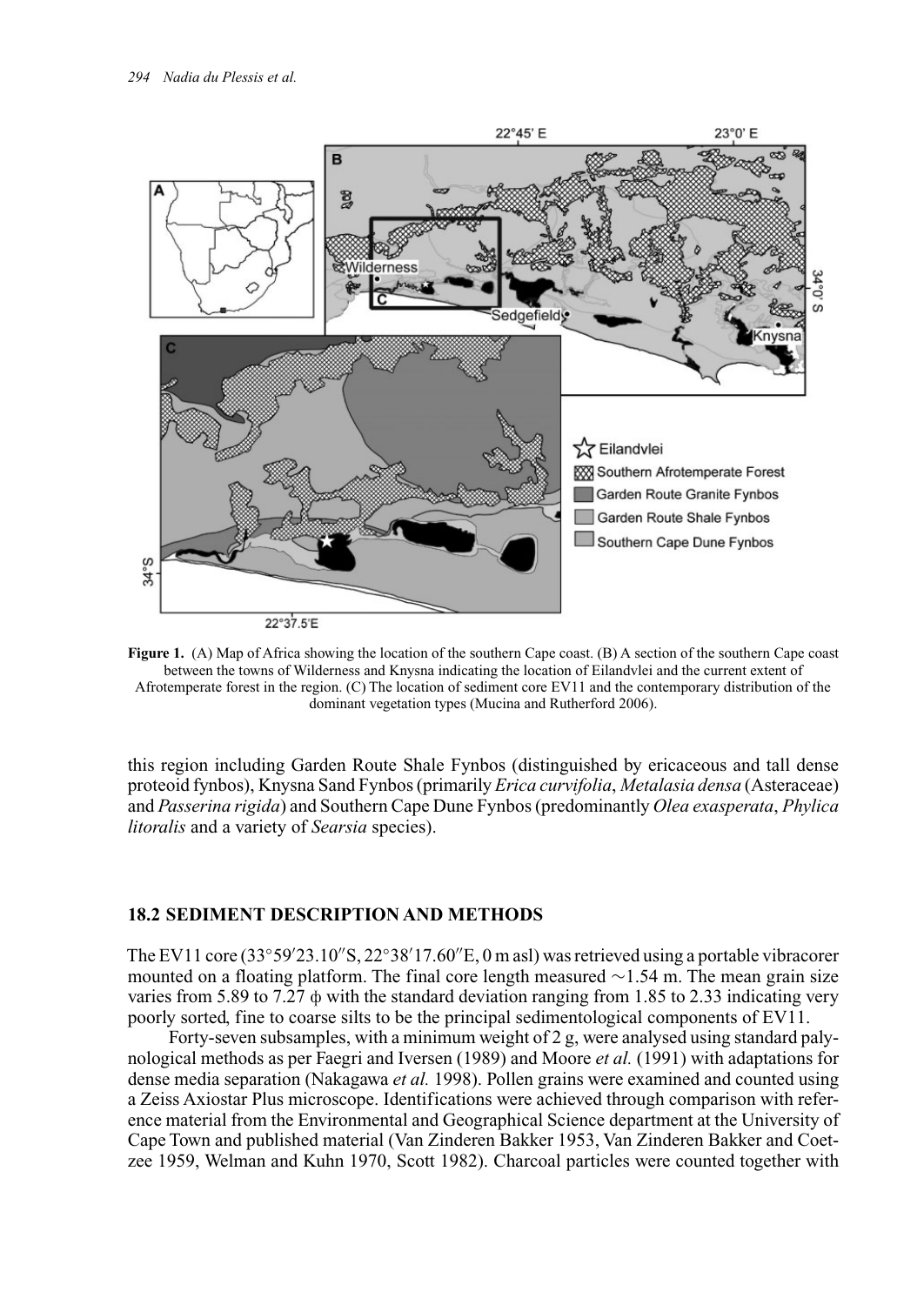the pollen grains using the particle count method (Tinner and Hu 2003). Fragments were classified according to size:  $10-50 \,\mu m$  and  $50-100 \,\mu m$ . The exotic marker *Lycopodium* was added during preparation to enable pollen and charcoal concentrations to be calculated (one tablet per sample; Lund University, Batch  $\#$  483216, 18583  $\pm$  1708 spores per tablet). Two samples were omitted due to insufficient pollen concentrations; depths 80 and 138 cm. A total pollen sum of 500 grains, or three slides, was achieved for each sample. On considering the results, it was deemed appropriate to remove the local aquatic components and Amaranthaceae from the pollen sum. Pollen assemblage zones were determined by the use of cluster analysis by the application of CONISS (Constrained Incremental Sum of Squares) (Grimm 1987) – all identified taxa were included in this analysis.

#### **18.3 DATING**

Seven organic sediment samples were selected for AMS-14C dating at Beta Analytic Inc (USA) (Table 2). The two top samples returned pre-bomb ages and were calibrated using CALIBomb

| Table 1. Sediment description for core EV11.                    |                                                                                                      |                                                                |                                                                                                                |  |  |  |  |
|-----------------------------------------------------------------|------------------------------------------------------------------------------------------------------|----------------------------------------------------------------|----------------------------------------------------------------------------------------------------------------|--|--|--|--|
| Depth from<br>surface (cm)                                      | Sediment colour                                                                                      | Munsell<br>notation                                            | Sedimentology                                                                                                  |  |  |  |  |
| $0 - 16$<br>$16 - 36$<br>$36 - 82$<br>$82 - 115$<br>$115 - 154$ | very dark brown<br>dark greyish brown<br>very dark greyish brown<br>very dark grey<br>very dark grey | 10YR 4/2<br>10YR 3/2<br>$2.5Y$ 4/1<br>$2.5Y$ 3/1<br>$2.5Y$ 3/1 | sandy clay<br>fine sand and silt<br>fine sand and silt<br>fine silt, sand and clay<br>fine silt, sand and clay |  |  |  |  |

**Table 2.** Radiocarbon and calibration details for EV11. Samples were data at Beta Analytic Inc. as indicated by the laboratory identification.

| Lab ID<br>$(Beta-)$ | Depth<br>(cm) | ${}^{14}C$ age<br>(yr BP) | $1 \sigma$<br>error | Calib.<br>data set   | $\Delta R$   | $2\sigma$ cal age<br>range<br>$\text{(cal BP)}$ | Median<br>probability<br>(cal BP) |
|---------------------|---------------|---------------------------|---------------------|----------------------|--------------|-------------------------------------------------|-----------------------------------|
| EV11-1              | $\Omega$      |                           |                     | <b>CALIBomb</b>      |              |                                                 | $-58.7$                           |
| EV11-2              | 20            |                           |                     | CALIBomb             |              |                                                 | $-4.8$                            |
| EV11-3              | 40            | 470                       | 30                  | Marine <sub>13</sub> | $252 \pm 64$ | $340 - 352$<br>$451 - 526$                      | 497                               |
| EV11-7              | 78            | 1290                      | 30                  | Marine <sub>13</sub> | $252 \pm 64$ | 1072-1192<br>1206-1268                          | 1171                              |
| EV11-4              | 102           | 2140                      | 30                  | Marine <sub>13</sub> | $252 \pm 64$ | $2002 - 2154$<br>2276-2287                      | 2074                              |
| EV11-6              | 134           | 3300                      | 30                  | Marine <sub>13</sub> | $252 \pm 64$ | 3397-3568                                       | 3485                              |
| EV11-5              | 151           | 3620                      | 30                  | Marine <sub>13</sub> | $252 \pm 64$ | 3726-3751<br>3791-3794<br>3820-3980             | 3880                              |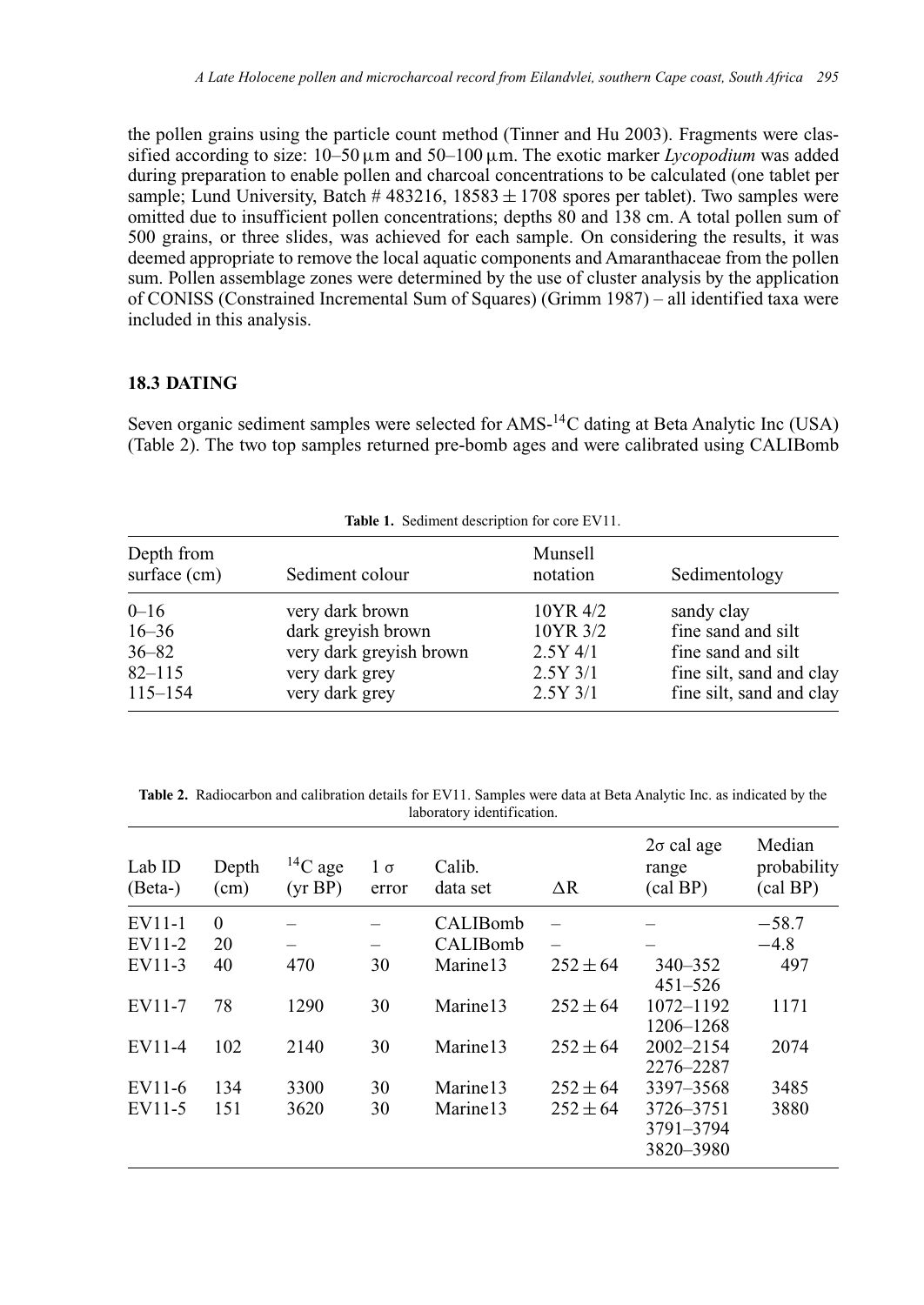

**Figure 2.** The EV11 age-depth model. The 2 $\sigma$  probability distribution of calibrated <sup>14</sup>C ages is presented in blue and the 95% confidence intervals are represented by the grey dotted line. The red line represents the best model according to the weighted mean age at each depth.

(Reimer *et al.* 2004). The remainder of the samples were calibrated with the Marine13 data set (Reimer *et al.* 2013) with a marine reservoir correction of  $\Delta R = 252 \pm 64$  (Wündsch *et al.*) 2016). The age-depth model (Figure 2) was developed with the R software package Bacon (v2.2) (Blaauw and Christen 2011).

#### **18.4 INTERPRETATION**

In total 65 taxa were identified. Pollen concentrations range from 6.26  $\times$  10<sup>3</sup> grains·g<sup>-1</sup> near the base, to a maximum of  $7.86 \times 10^4$  grains g<sup>-1</sup> around the top of the assemblage, with an average of 2.72 × 104 grains·g<sup>−</sup>1. The EV11 record extends from *c.* 3100 cal yr BP to present.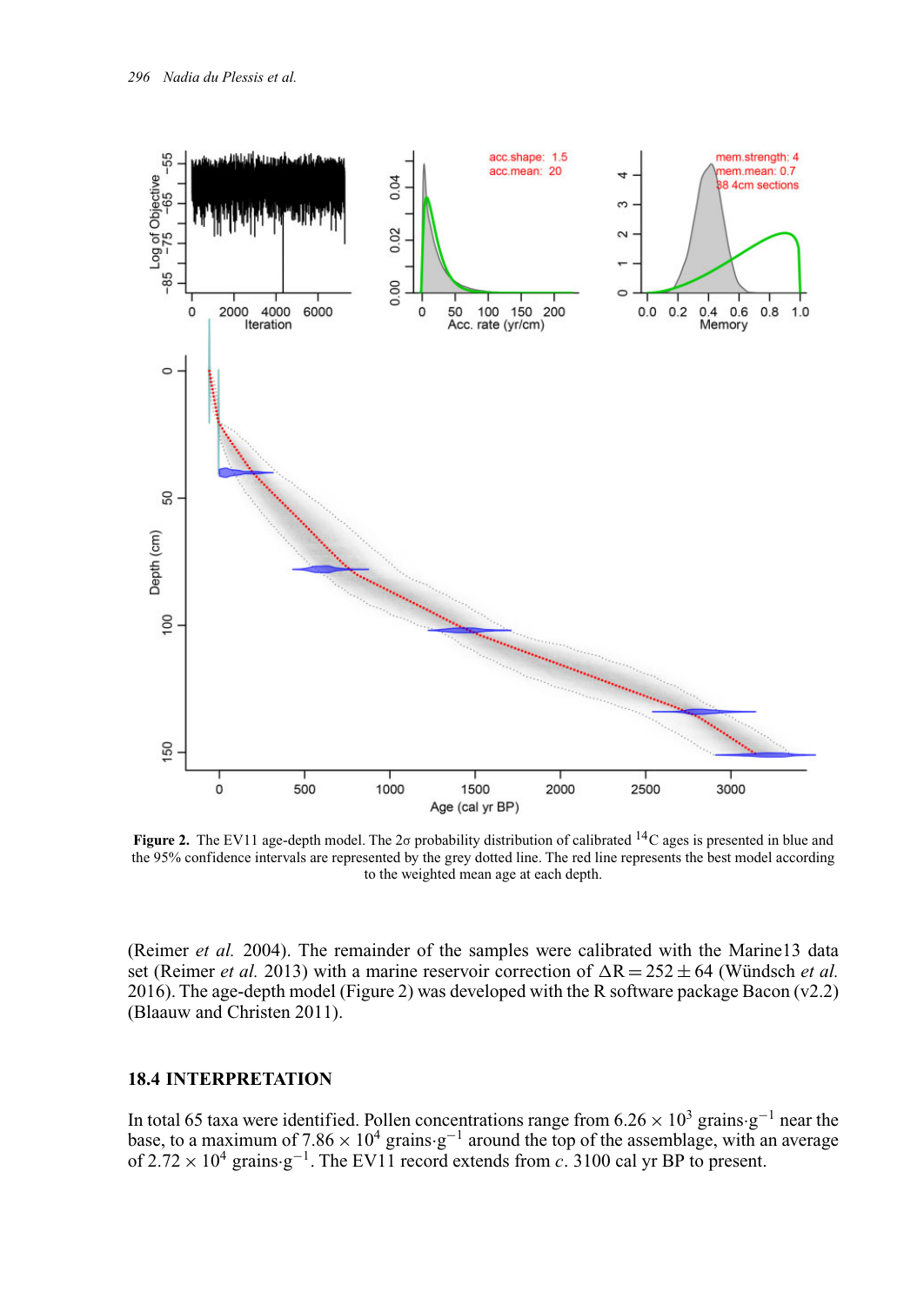The sequence is divided into five pollen zones labelled EV11-A to E as set out below.

#### **18.4.1 EV11-A (3100** − **2560 cal yr BP; 148**−**130 cm; 8 samples): Drought resistant – Afrotemperate forest taxa**

Elevated levels of drought resistant taxa (i.e. Aizoaceae, *Pentzia*-type and *Euphorbia*) are seen at the onset of record, with *Euphorbia* present throughout the zone. *Stoebe*-type percentages are similarly increased, though decline towards the top of zone. Ericaceae pollen percentages are somewhat higher, at an average of 5.1%, in comparison to the zone above. Afrotemperate forest pollen (primarily *Podocarpus/Afrocarpus*) increase after 3000 cal yr BP, from 7.9 to 12.7% at the top of the zone, with coastal thicket taxa (mostly *Olea, Searsia* and *Euclea*) well represented from the start of the record with values ranging from 12 to 19.8%. The maximum number of large charcoal fragments (50–100  $\mu$ m), interpreted to be indicative of a large more local fire event, is noted at 2600 cal yr BP. These trends suggest that moisture availability was fairly limited, but rainfall was likely gradually increasing over this period.

#### **18.4.2 EV11-B (2560** − **1560 cal yr BP; 128**−**106 cm; 11 samples): Amaranthaceae**

Zone EV11-B is strongly dominated by the halophytic taxon Amaranthaceae with a distinct increase after 2600 cal yr BP from 13.7 to 43.7%. This could be representative of expanding salt marsh vegetation in response to lower sea levels. Fluctuating forest pollen percentages are noted from around 2400 until 1600 cal yr BP with maximum charcoal concentrations concomitant with the increased presence of *Podocarpus/Afrocarpus* at 2260 cal yr BP. Restionaceae is more prominent in this zone than elsewhere in the record.

#### **18.4.3 EV11-C (1560** − **670 cal yr BP; 104**−**76 cm; 9 samples): Afrotemperate Forest**

*Podocarpus/Afrocarpus* pollen is more prominent in comparison to the zones below, likely representing a phase of increasing forest expansion. At the same time, fynbos (largely Ericaceae) show a moderate decline towards the top of the zone, from 32.9 to 24.5%, indicating a shift towards a more mesic environment with reduced rainfall seasonality.

#### **18.4.4 EV11-D (670** − **70 cal yr BP/AD 1880; 70**−**30.5 cm; 13 samples): Afrotemperate forest – drought resistant taxa;** *Stoebe***-type**

Forest development continues until 360 cal yr BP, with a sudden break in this trend around 620 cal yr BP. After 360 cal yr BP a rather abrupt decline in Afrotemperate forest pollen is noted – from 17.5 to 10.7% in a period of *c.* 50 years. Drought resistant taxa (mostly *Euphorbia*) become more prevalent from this point with a rapid increase in *Stoebe*-type pollen (13.6%) around 130 cal yr BP. These vegetation responses are likely a result of the cooler and drier conditions experienced in the region during the latter part of the so called Little Ice Age (650 − 100 cal yr BP) (Jones *et al.* 2001; Matthews and Briffa 2005).

#### **18.4.5 EV11-E (70 to** −**30 cal yr BP/AD 1880 to 1980; 26**−**12 cm; 4 samples):** *Pinus*

The most recent part of the record is characterised by the appearance of *Pinus* pollen *c.* AD 1910 marking the onset of the anthropogenic influence in the region.

These results are broadly consistent with the pollen record from EV13. For a fuller discussion on the palaeoclimatic inferences please see (Quick *et al.* 2018).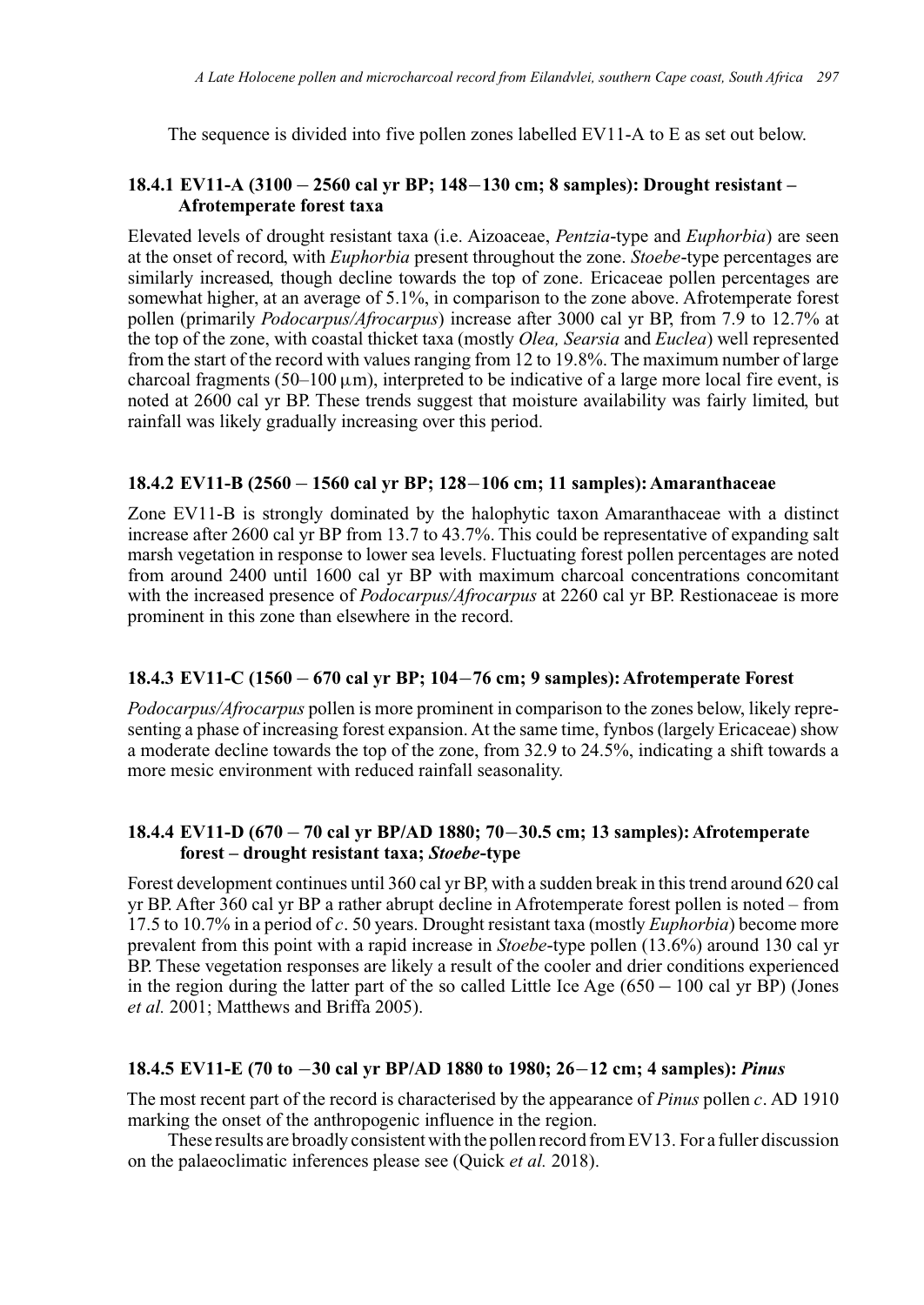

**Figure 3.** Relative pollen percentage diagram for EV11 organised according to ecological affinity, with charcoal concentrations and charcoal fragment counts. Pollen taxa occurring at less than 5% are not shown. Exaggeration curves are 2x for the taxa presented here. Charcoal and pollen concentrations were calculated in the same manner using *Lycopodium* counts.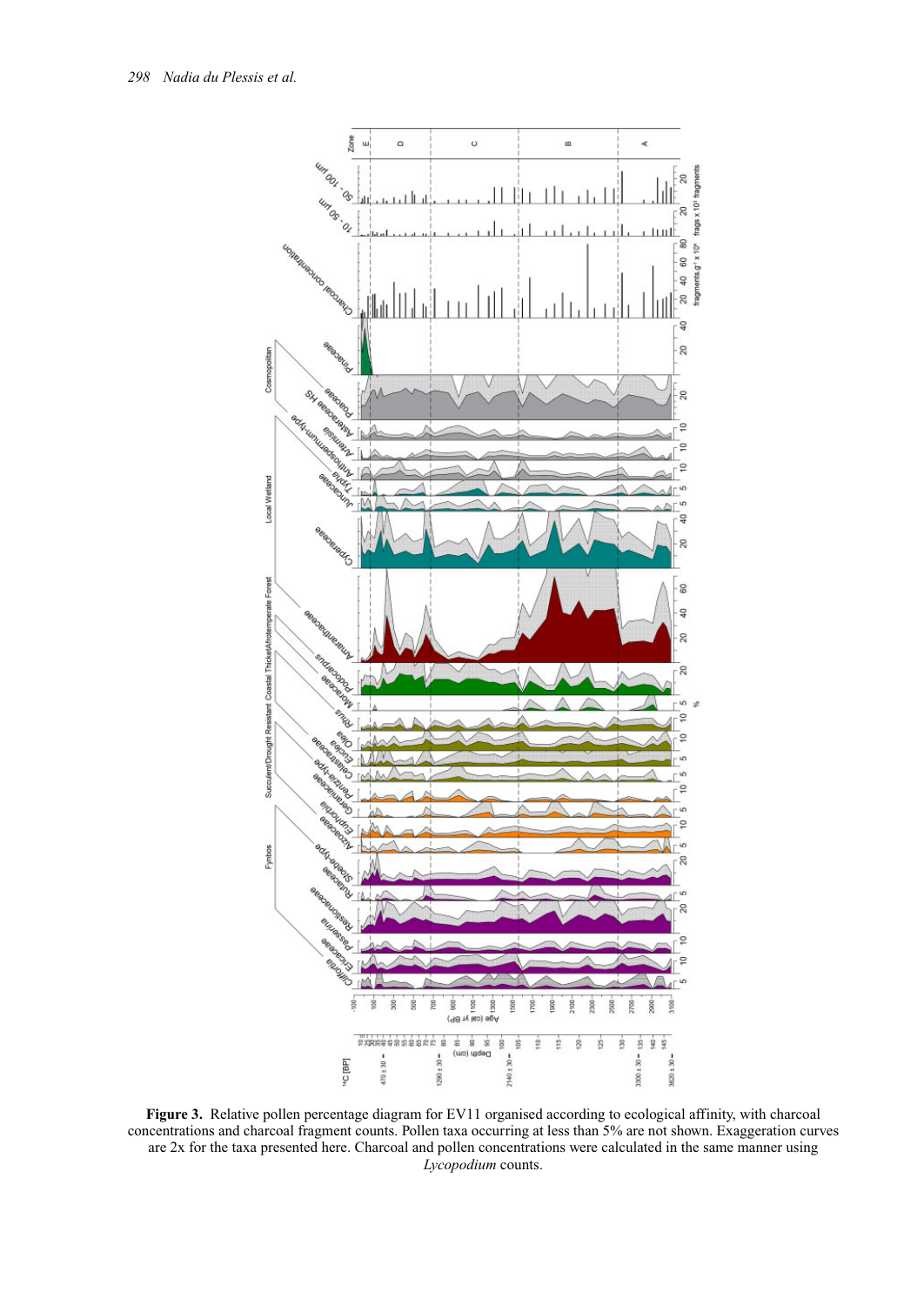#### **DATA AVALIABILITY**

The pollen and microcharcoal data presented here is available at: <http://apps.neotomadb.org/Explorer/?datasetid=48877>

#### **ACKNOWLEDGEMENTS**

This study was funded in part by the German Federal Ministry of Education and Research (BMBF). The investigations were conducted as part of a pilot study for the collaborative project 'Regional Archives for Integrated Investigations'(RAiN), which is embedded in the international research programme SPACES (Science Partnership for the Assessment of Complex Earth System Processes). We also thank the anonymous reviewer and William Gosling for their constructive comments.

#### **REFERENCES**

- Blaauw, M. and Christen, J.A., 2011, Flexible paleoclimate age-depth models using an autoregressive gamma process. *Bayesian Analysis*, **6**(3), pp.457–474, 10.1214/ba/1339616472.
- Faegri, K. and Iversen, J., 1989. *Textbook of Pollen Analysis*, Chichester: John Wiley & Sons Ltd. Grimm, E.C., 1987, CONISS: A Fortran 77 program for stratigraphically constrained cluster
- analysis by the method of incremental sum of squares. *Computers & Geosciences*, **13**, pp.13– 35, 10.1016/0098-3004(87)90022-7.
- Jones, P.D., Osborn, T.J. and Briffa, K.R., 2001, The evolution of climate over the last millennium. *Science*, **292**(5517), pp.662–667, 10.1126/science.1059126.
- Matthews, J.A. and Briffa, K.R., 2005, The' Little Ice Age': Re-Evaluation of an Evolving Concept. *Geografiska Annaler. Series A*, *Physical Geography*, **87**(1), pp.17–36.
- Moore, P.D., Webb, J.A. and Collinson, M.E., 1991, *Pollen Analysis* 2nd edition, (Oxford: Blackwell Scientific Publications).
- Mucina, L. and Rutherford, M.C., 2006, *The Vegetation of South Africa, Lesotho and Swaziland*, (Pretoria: South African National Biodiveristy Institute, Sterlitzia).
- Nakagawa, T., Brugiapaglia, E., Digerfeldt, G., Reille, M., De Beaulieu, J.L. and Yasuda, Y., 1998, Dense media separation as a more efficient pollen extraction method for use with organic sediment/deposit samples: comparison with the conventional method. *Boreas*, **27**, pp.15–24, 10.1111/j.1502-3885.1998.tb00864.x.
- Quick, L.J., Chase, B.M., Wundsch, M., Kirsten, K.L., Chevalier, M., Mäusbacher, R., Meadows, M.E. and Haberzettl, T., 2018, A high-resolution record of Holocene climate and vegetation dynamics from the southern Cape coast of South Africa: pollen and microcharcoal evidence from Eilandvlei. *Journal of Quaternary Science*, **33**(5), pp.487–500, 10.1002/jqs.3028.
- Reimer, P.J., Bard, E., Bayliss, A., Beck, J.W., Blackwell, P.G., Ramsey, C.B., Buck, C.E., Cheng, H., Edwards, R.L., Friedrich, M., Grootes, P.M., Guilderson, T.P., Haflidason, H., Hajdas, I., Hatté, C., Heaton, T.J., Hoffmann, D.L., Hogg, A.G., Hughen, K.A., Kaiser, K.F., Kromer, B., Manning, S.W., Niu, M., Reimer, R.W., Richards, D.A., Scott, E.M., Southon, J.R., Staff, R.A., Turney, C.S.M. and van der Plicht, J., 2013, IntCal13 and Marine13 Radiocarbon Age Calibration Curves 0–50,000 Years cal BP. *Radiocarbon*, **55**(04), pp.1869– 1887, 10.2458/azu\_js\_rc.55.16947.
- Reimer, P.J., Brown, T.A. and Reimer, R.W., 2004, Discussion: Reporting and Calibration of Post-Bomb 14C Data. *Radiocarbon*, **46**(3), pp.1299–1304, 10.1017/S0033822200033154.
- Scott, L., 1982, Late Quaternary fossil pollen grains from the Transvaal, South Africa. *Review of Palaeobotany and Palynology*, **36**(3–4), pp.241–278, 10.1016/0034-6667(82)90022-7.